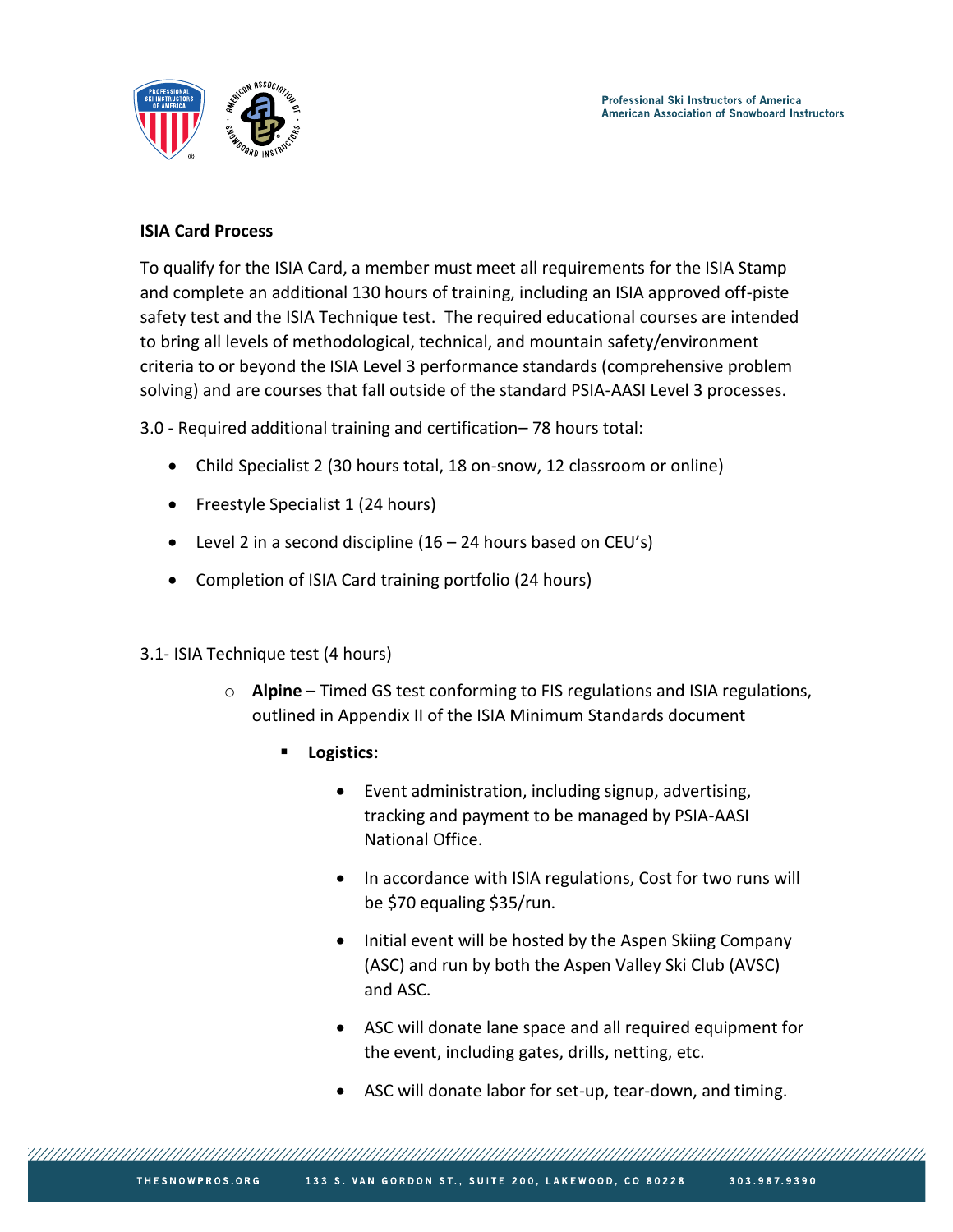- o PSIA-AASI will reimburse ASC up to the actual cost of labor for the event. The total amount of reimbursement will be based on event revenue and will not cause PSIA-AASI to run the event at a loss.
- Event details will be submitted to ISIA by mid-November, using official ISIA form.
- o **Snowboard**  Timed boardercross course FIS regulations and ISIA regulations, outlined in Appendix II of the ISIA Minimum Standards document
	- **Logistics:**
		- Event administration, including signup, advertising, tracking and payment to be managed by PSIA-AASI National Office.
		- In accordance with ISIA regulations, Cost for two runs will be \$70 equaling \$35/run.
		- Initial event will be hosted by the Aspen Skiing Company (ASC) and run by ASC.
		- ASC will donate use of the Buttermilk course and all required equipment for the event, including gates, drills, netting, etc…
		- ASC will donate labor for set-up, tear-down, and timing.
			- o PSIA-AASI will reimburse ASC up to the actual cost of labor for the event. The total amount of reimbursement will be based on event revenue and will not cause PSIA-AASI to run the event at a loss.
		- Event details will be submitted to ISIA by mid-November, using official ISIA form.